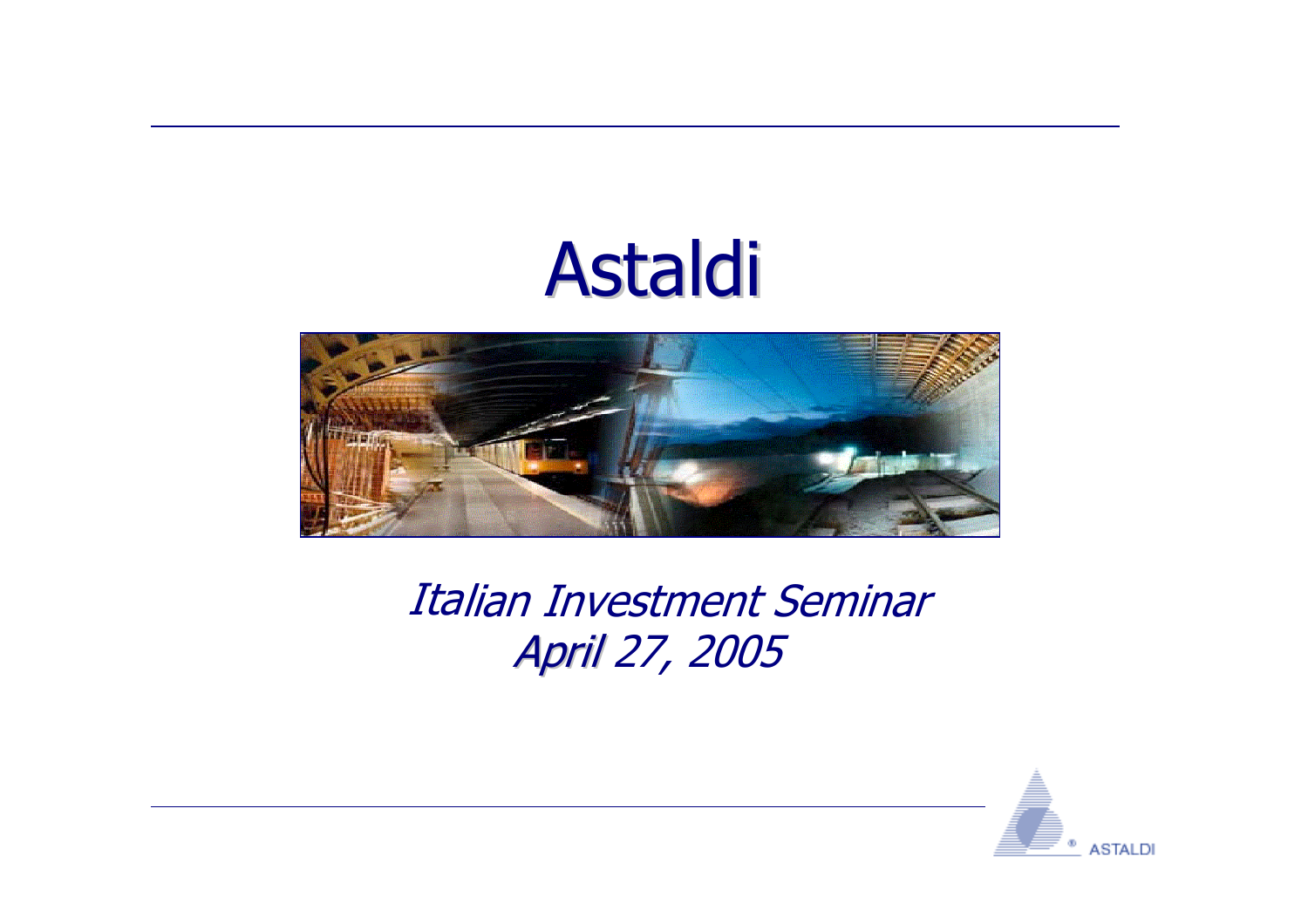**>> The strong operating capacity of the Group, both in Italy and abroad, as proven by:** ⇒ **High-Speed Railway, Rome-Naples:** the most technologically advanced experiment in Europe among high-speed transport infrastructures to be delivered within the end of 2005 ⇒ **New Milan Expo Fair:** the largest operating site set up in Europe for the construction of an exposition fair and delivered in only 24 months ⇒ **Rome Urban Underpass:** the longest city tunnel in Europe ⇒ Construction of large infrastructural projects abroad, as an expression of the Group's strong presence on international markets The efficacy of 2004-2006Business Planstrategic guidelines today allow to confirm:**>> The Group's strong financial capacity, resulting into:** ⇒ The **availability of financial resources** to guarantee future business expansion ⇒ The **strong operating capacity** abroad, as shown by the good cash-flow deriving from foreign contracts ⇒ The **possibility to invest** in the acquisition of companies in order to generate synergies (vertical/horizontal integration) and of selected contract portfolios in general contracting and project financing ⇒ The **capacity to further invest** over the 2005-2009 period **in concessions** in the trasport infrastructure, health care and parking lots sectors

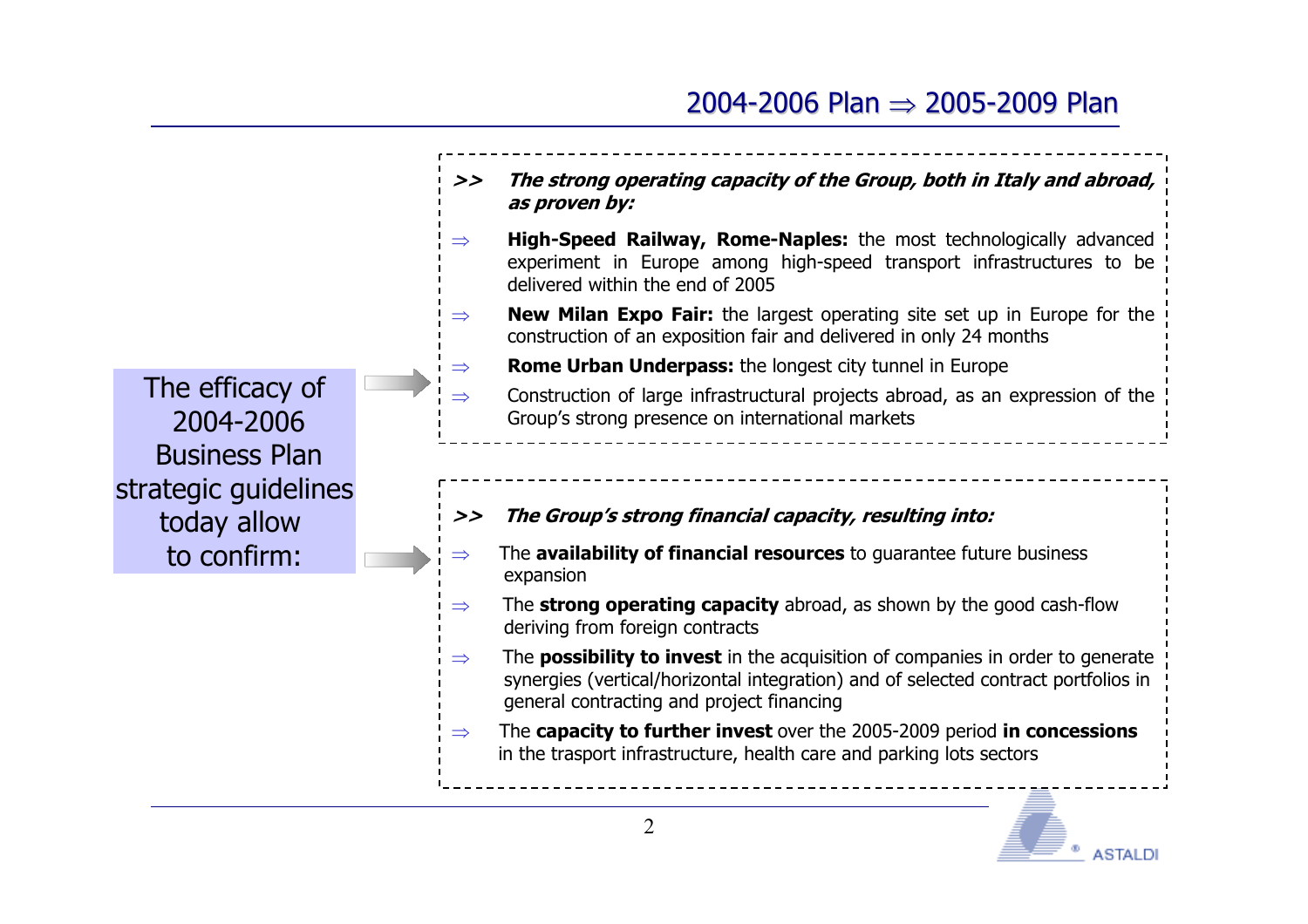The efficacy of 2004-2006 Business Planstrategic guidelines today allow to confirm:

**Orders Backlog (€/Mln)**



- **>> A high quality orders backlog offering the basis for <sup>a</sup> further growth sustained by both concessions and by the synergies from external acquisitions/aggregations**
- ⇒ **Contracts in progress characterized by a high technological & managerial content**

- *Brescia Underground*: a contract with a high technical content which will allow the Group to take advantage from the experience matured abroad in the construction of driverless subways

- *Road works* ("Strada Statale Jonica 106") in general contracting for a total amount of over € 700Mln (Astaldi share) to be delivered in 3.5 years

- Bologna High-Speed Railway Station

- *High-Speed Railway Verona-Padua*: advance payment collection planned for end 2006/ beginning 2007

- **Additional important contracts** to be developped (Turin Railway Hub, MOSE project, Naples Subway)
- **Financial coverage guaranteed for all the contracts in portfolio resulting in good margins and cash-flows**
- **Increasing incidence of project finance activities** set up in the previous term resulting into the improvement of the visibility of recurring revenues

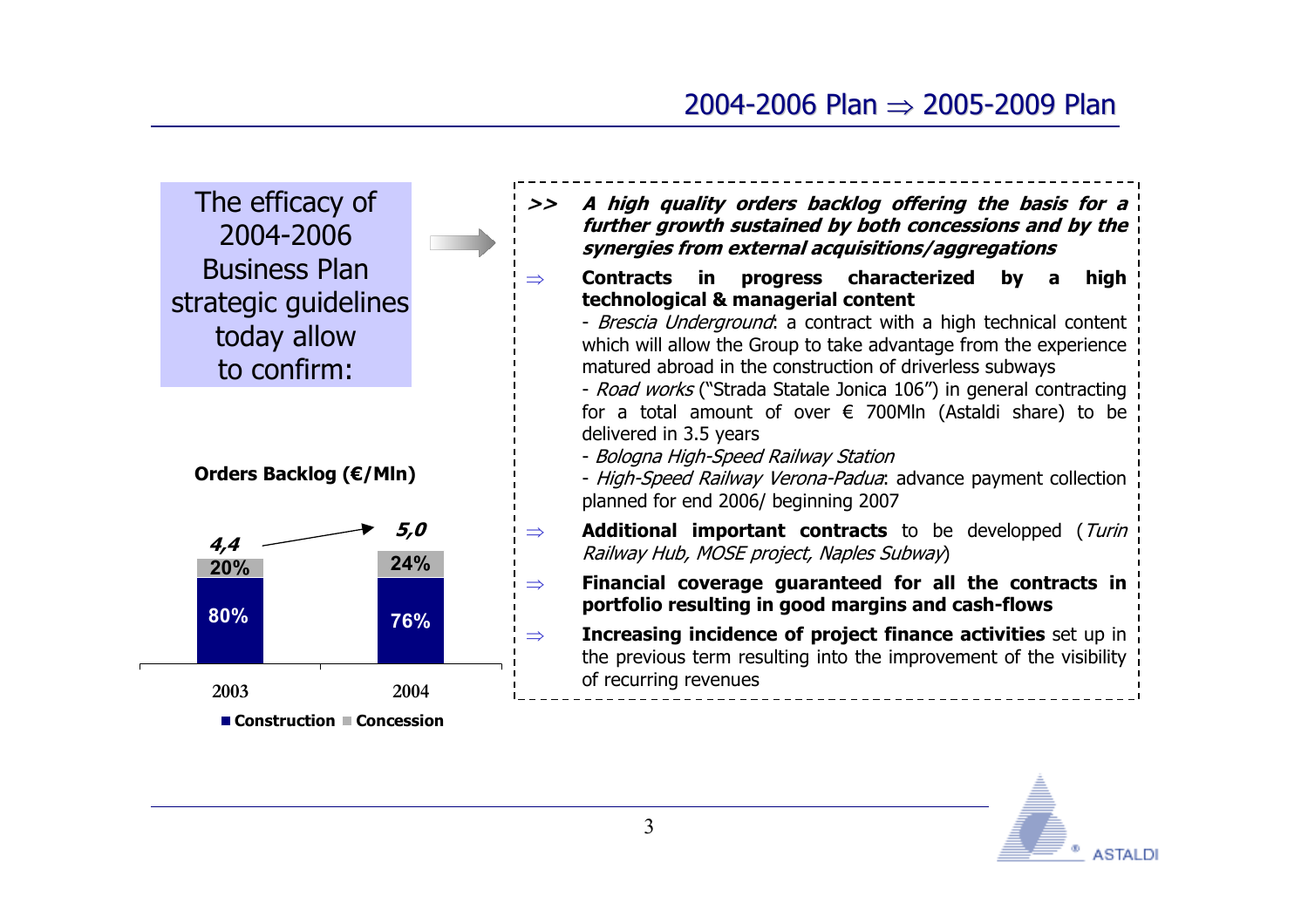## 2005-2009 Business Plan  $\rightarrow$  Strategic Guidelines

#### Commercial policy

#### **ITALY**

**>> General contracting, project finance and concession**

 $\Rightarrow$  Growing commitment on contracts requiring high technological skills and of large amount in general contracting and project finance in the sectors of transport infrastructures, health care and parking lots

#### **>> Traditional domestic market**

 $\Rightarrow$  Focus on contracts of  $\in$  100Mln and above and with important technical and operating requirements

 $\Rightarrow$  Development of further opportunities in specialized sectors

#### **ABROAD**

⇒ **Focus on traditional markets** in order to assure further development

⇒ **Strengthening of the presence in Eastern European markets**

⇒ **Expansion of PPP/structured finance activities**  to targeted foreign countries leveraging on the experience accumulated in Italy

⇒ **Additional investment in the Middle East Area** in order to enhance the good results obtained from the testing of these new markets

#### **Organization**

⇒ **Separation of construction and concession activities** and focus on specific managerial resources for the development of project finance/concession activites

⇒ Continuous commitment in the **training of targeted managerial profiles**

⇒ Further improvement of **risk management**

#### Financial Structure

⇒ **Full shift of debt structure towards the medium-long term** resulting in lower cost of debt

⇒ **Restructure of finance by dedicating sources to single business units** (construction and concession)

⇒ **Deleveraging/securitization** on parking lots, credits and general contracting activites

⇒ Examination of the Euro and USA fixed income markets to obtain longer maturities after the repayment of the Eurobond in February 2005

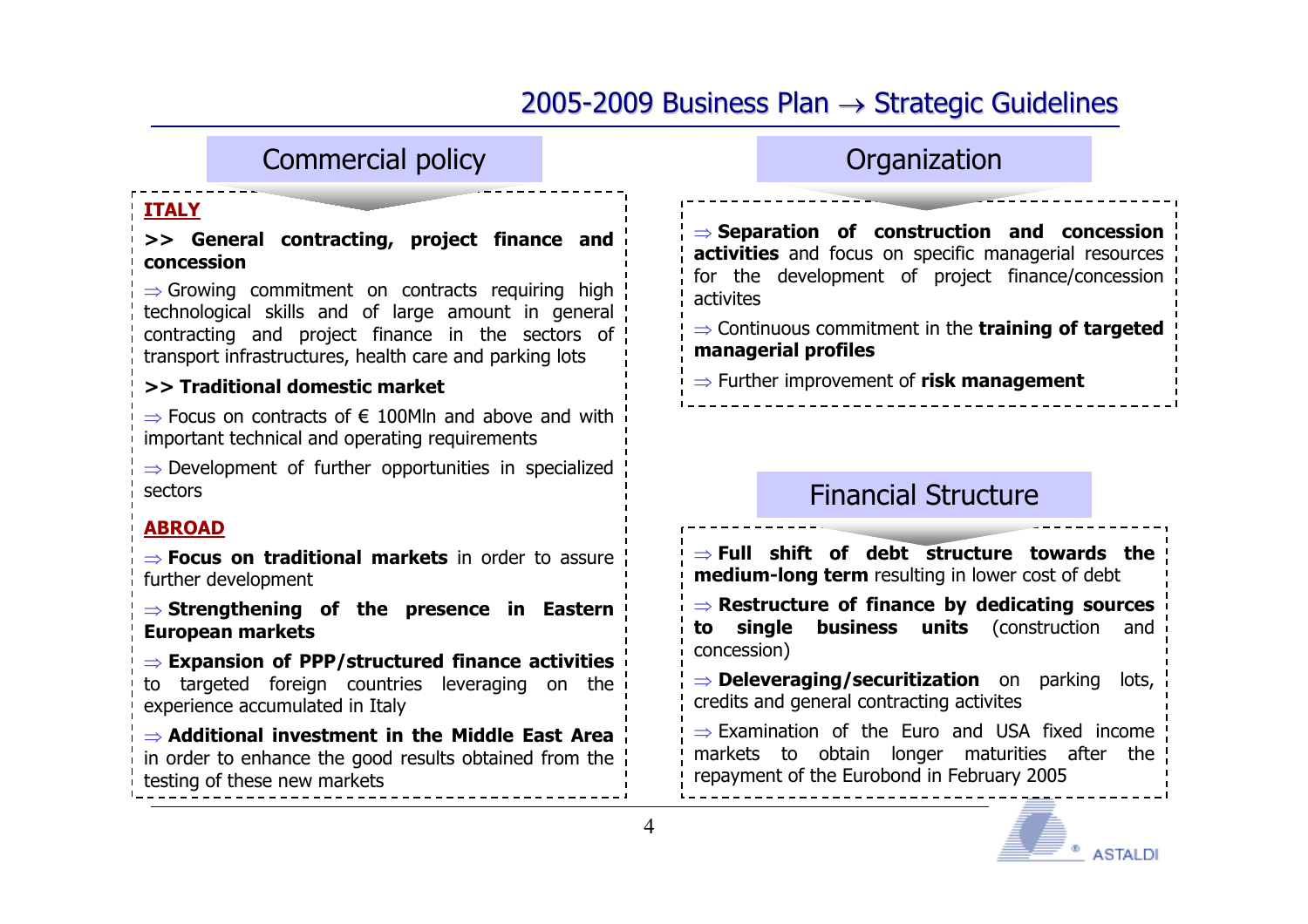#### 2005-2009 Business Plan Assumptions on commercial policies

| $\Rightarrow$ | <b>Enhancement of Group's skills</b> in order to strengthen the operating leadership in Italy especially on large<br>projects outlined by the Italian Law n. 443/2001 ("Legge Obiettivo")                                                                                       |  |
|---------------|---------------------------------------------------------------------------------------------------------------------------------------------------------------------------------------------------------------------------------------------------------------------------------|--|
| $\Rightarrow$ | <b>Investments in project finance and concession in the domestic market</b> for about $\epsilon$ 200Mln over the 5<br>years, which will result into a concession orders backlog of $\epsilon$ 3Bln in the sectors of transport infrastructures,<br>health care and parking lots |  |
| $\Rightarrow$ | Industrial strengthening in foreign markets offering high potential and where the Group already has<br>a consolidated presence (Turkey, Venezuela, Romania)                                                                                                                     |  |
| $\Rightarrow$ | Analysis and commercial penetration in new Eastern European markets (Poland, Hungary, Bulgary)                                                                                                                                                                                  |  |
| $\Rightarrow$ | <b>Further development of the Middle Eastern Area</b> , by also increasing the Group's skills through the<br>acquisition of specialized companies in the petrolchemical sector in order to take advantage of the synergies<br>from "turn key" projects                          |  |
| $\Rightarrow$ | Creation of two different business units for construction and for concession activities aimed at<br>assuring a better management in order to create value                                                                                                                       |  |
| $\Rightarrow$ | <b>Further strengthening of the financial structure</b> through a plan to shift financial indebtedness from short<br>to medium-long term                                                                                                                                        |  |
| $\Rightarrow$ | Capacity to invest in targeted business opportunities aimed at further increasing the presence in<br>sectors/contracts of strategic importance for the Country                                                                                                                  |  |
| $\Rightarrow$ | <b>External growth</b> through the acquisition of companies or portfolio sections in adjacent sectors especially in<br>infrastructural engeneering, high-speed railways, petrolchemical industrial engeneering, concessions                                                     |  |
|               |                                                                                                                                                                                                                                                                                 |  |

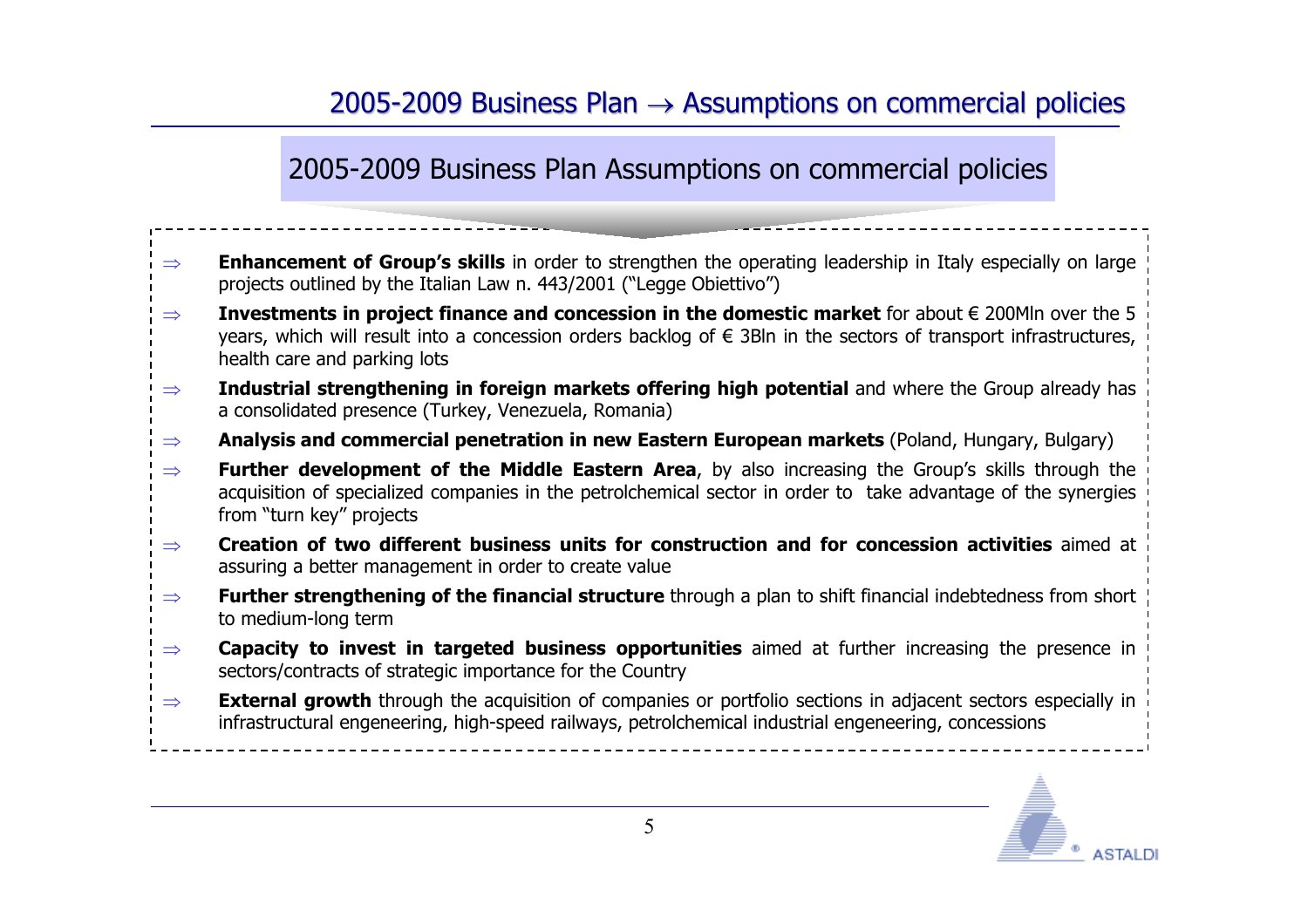2005-2009 Business Plan Financial Assumptions

#### **IAS impact on NFP, capitalized costs and FTA**

⇒

>> A working group has been created with the contribution of external advisors to carry out an analysis of the impacts from the introduction of the new IAS

>> The new plan includes the estimated effect relating to the accounting of with-recourse sales among financial debt for an amount of  $\epsilon$  100Mln and to the exclusion from net financial debt of financial credits

- ⇒ **Sale without recourse of credits and of general contracting activities** effective starting from 2006. The contractual framework has been defined and IAS compliant
- ⇒**Securitization of cash-flow from parking lots sector** effective in 2006 (cash € 50Mln)
- ⇒**Start-up of High-Speed Railway Contract, Verona-Padua stretch**
- ⇒**External growth** benefiting from the domestic market consolidation and from the aggregation of companies operating in adjacent sectors or specialized in specific industry. Focus will be on infrastructural engeneering, high-speed railway, petrolchemical industrial engeneering and concessions

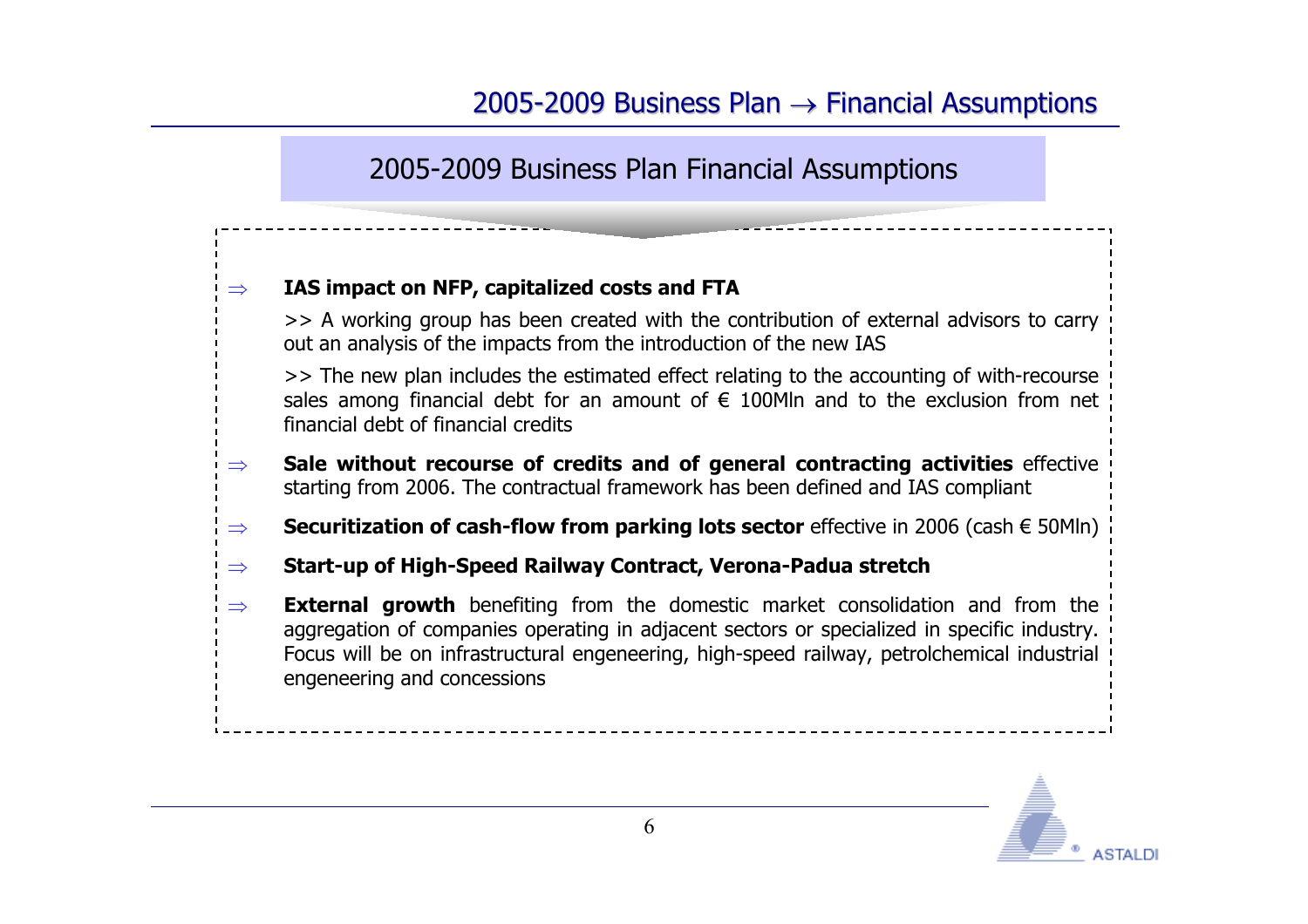#### 2005-2009 Business Plan  $\rightarrow$  Change in the order backlog mix

**ASTALDI** 

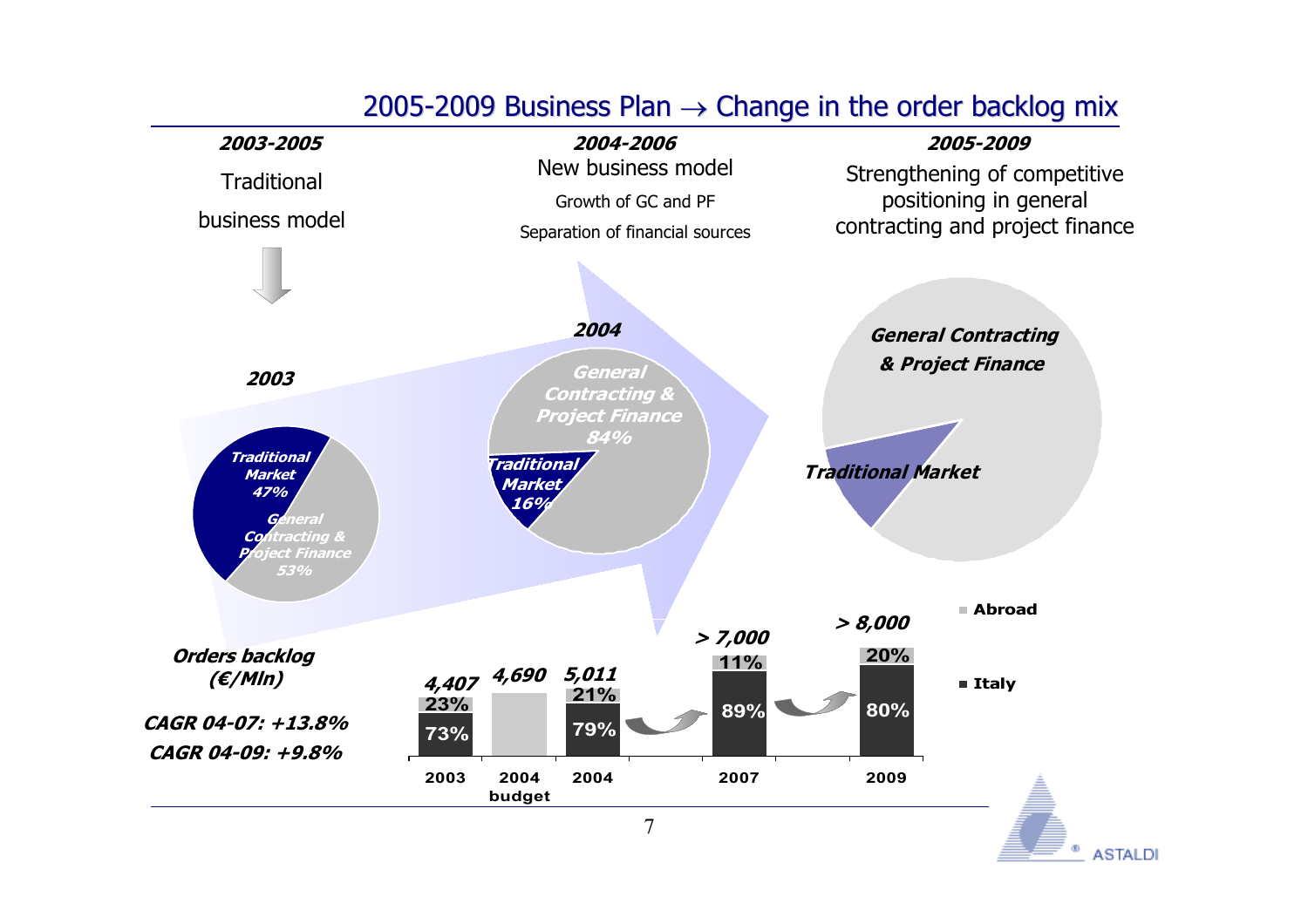## 2005-2009 Business Plan  $\rightarrow$  Main Targets

| $(\epsilon/Mln)$            | 2004    | 2007    | <b>CAGR 04-07</b> | 2009    | <b>CAGR 04-09</b> |
|-----------------------------|---------|---------|-------------------|---------|-------------------|
| <b>Orders Backlog</b>       | 5,011   | > 7,000 | 13.8%             | > 8,000 | 9.8%              |
| <b>Total Revenues</b>       | 1,049   | > 1,600 | 16.4%             | > 2,000 | 13.8%             |
| <b>EBIT</b>                 | 75      | >130    | 21.0%             | >170    | 17.8%             |
| Ebit margin                 | 7.11%   | 8,1%    | $\qquad \qquad -$ | 8.6%    | $- -$             |
| <b>Net Income</b>           | 28      | > 60    | 29.3%             | > 80    | 23.4%             |
| <b>Net Invested Capital</b> | 359     | 630     | 20.6%             | 844     | 18.6%             |
| <b>PFN</b>                  | (115.0) | (261)   | $(*)$             | (378)   | $(*)$             |
| of which concession         | (20.0)  | (112)   | $- -$             | (163)   | $- -$             |
| <b>Equity</b>               | 244     | > 360   | 14.6%             | 466     | 13.8%             |
| Debt/Equity ratio           | 0.47    | 0.7     |                   | 0.81    |                   |

(\*) The forecast of the net financial position takes into account IAS effects for an estimated amount of approx. € 100Mln relating to the accounting of with-recourse sales among financial debt and to the exclusion from net financial debt of financial credits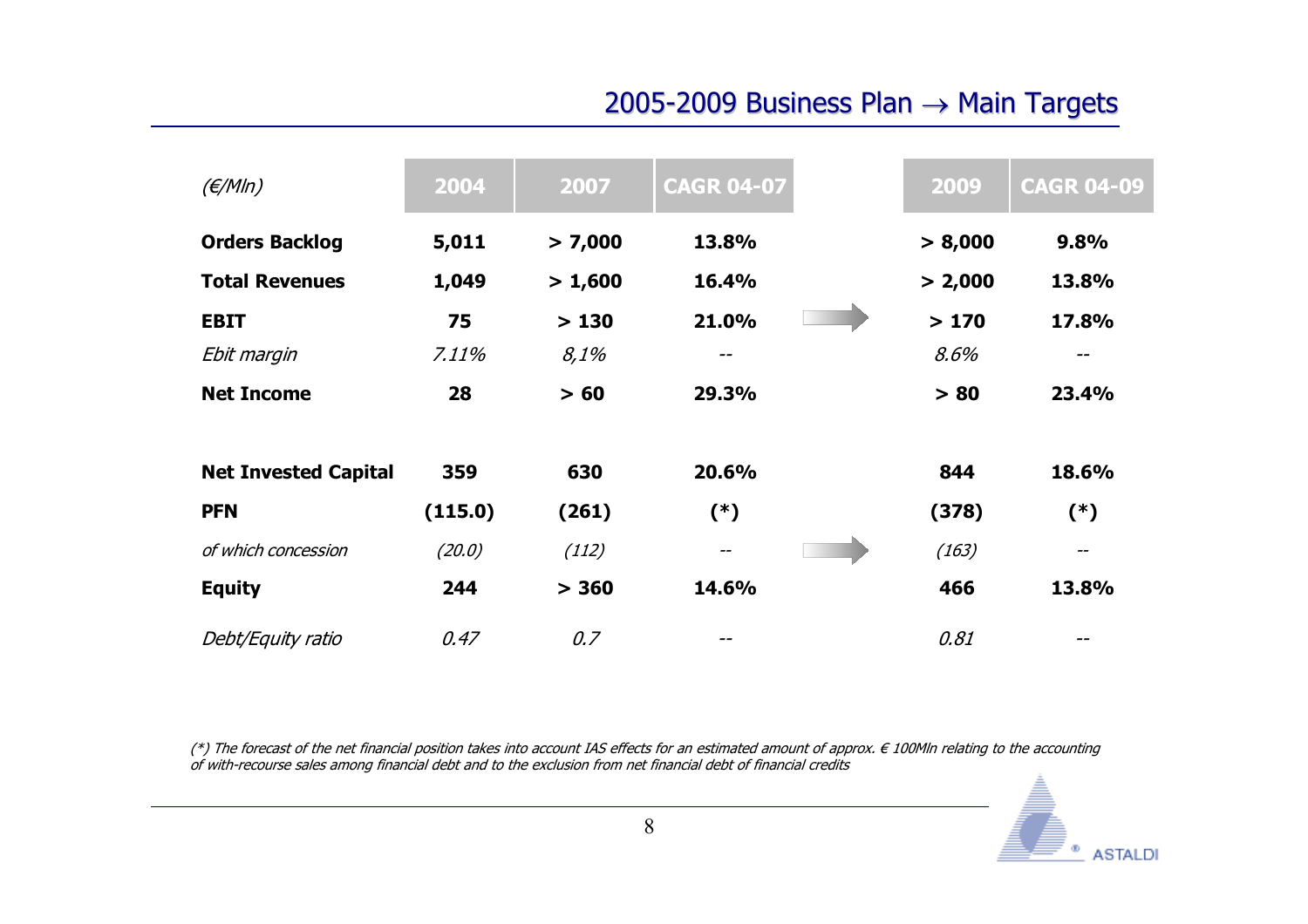### 2004-2006 Plan vs. 2005-2009 Plan

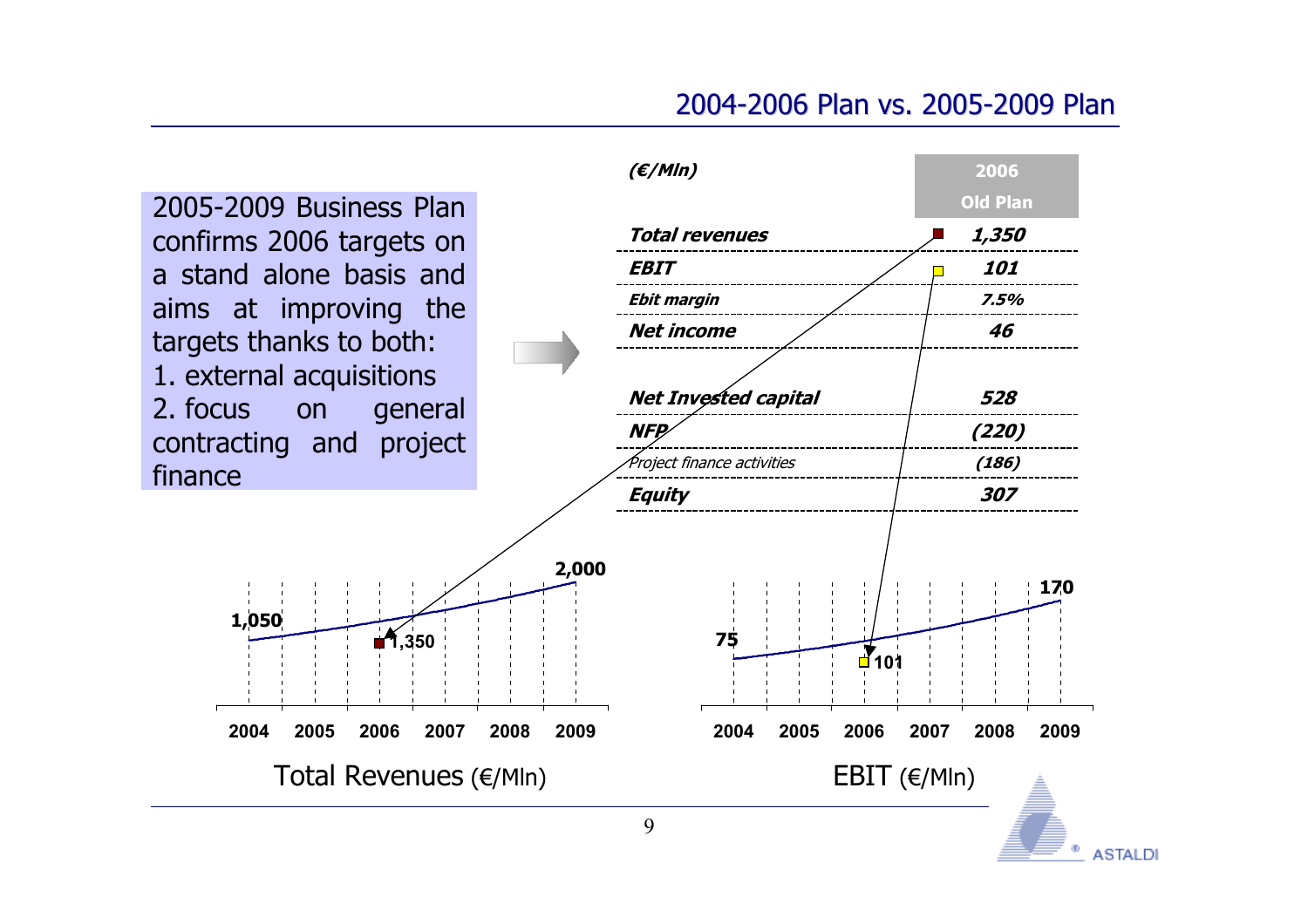#### 2005-2009 Business Plan  $\rightarrow$  Revenues trend



The 2005-2009 Industrial Plan takes into account that:

1.Starting from 2006, 10% of revenues relate to the contribution from the planned external acquisition

2.New contracts acquisitions are planned based on singular specific initiative up until 2007 and then forecast until 2009

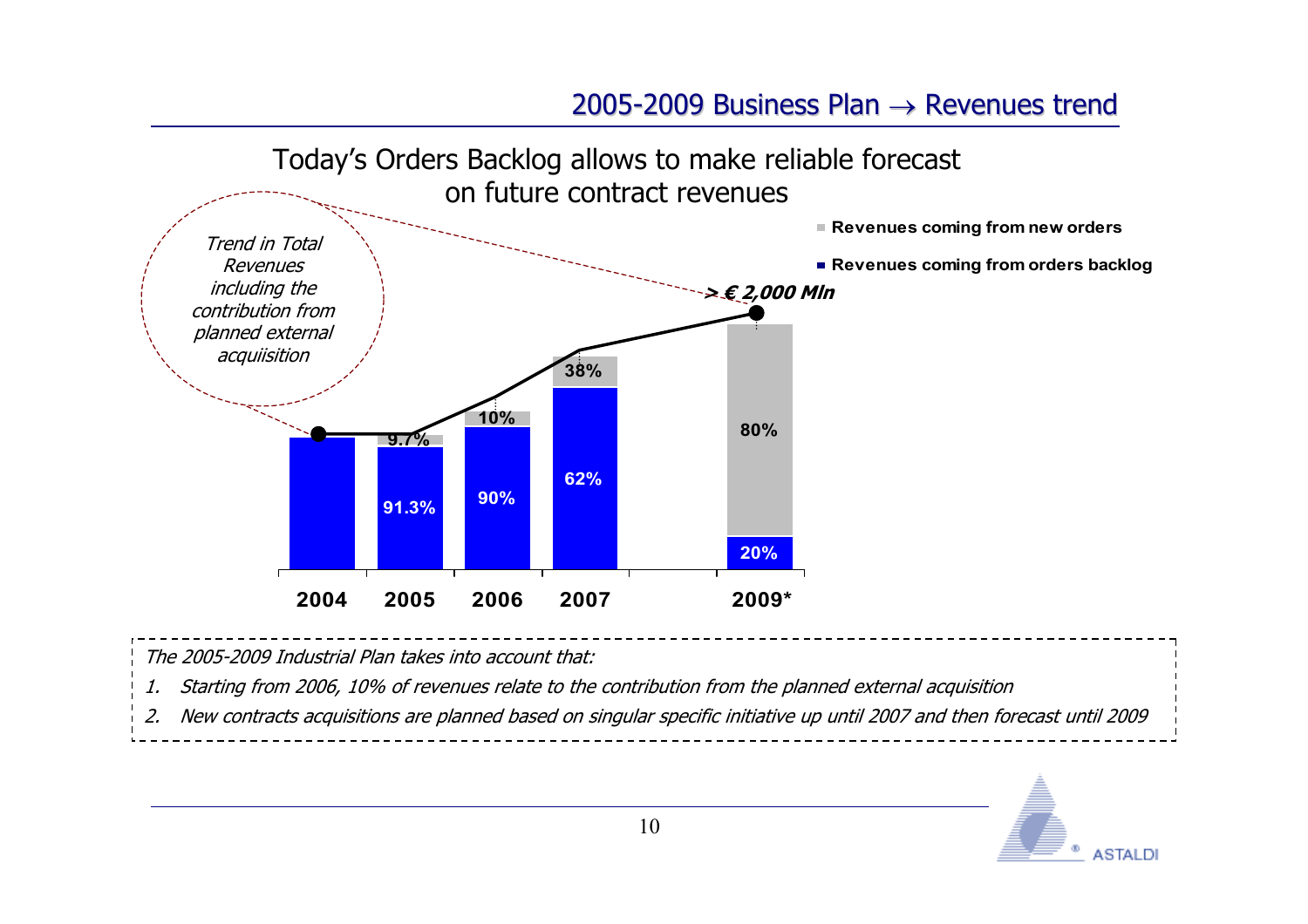### Contracts that will bring the strongest contribution to revenues over the life of the plan

| Country   | Project                                                | <b>Sector</b>                | <b>Client</b>                                    | <b>Total value</b> | Astaldi<br>share | Astaldi share<br>(E/MIn) | Order backlog | % of completion |
|-----------|--------------------------------------------------------|------------------------------|--------------------------------------------------|--------------------|------------------|--------------------------|---------------|-----------------|
| Italy     | ISS Jonica - Lot 1 and 2                               | Highways                     | Anas                                             | 790,493            | 90.00%           | 711,444                  | 711,444       | 0.00%           |
| Italy     | Brescia Underground                                    | Railways and subways         | Brescia Mobilità Spa                             | 314,728            | 100.00%          | 314,728                  | 307,891       | 2.17%           |
| Italy     | Bologna High-Speed Railway Station                     | Railways and subways         | <b>Italferr Spa</b>                              | 308,386            | 100.00%          | 308,386                  | 303,094       | 1.72%           |
| Italy     | Annatolian Motorway                                    | Highways                     | Department of Public Works                       | 469,825            | 100.00%          | 469,825                  | 220,148       | 53.14%          |
| Italy     | Melito Dam                                             | Dams                         | Consorzio di Bonifica Alli Punta<br>di Copanello | 201,813            | 100.00%          | 201,813                  | 167,742       | 16.88%          |
| Venezuela | Puerto Cabello-La Encrucijada Railway                  | Railways and subways         | I.A.F.E.                                         | 570,717            | 33.33%           | 190,220                  | 119,562       | 37.15%          |
| Italy     | Rome-Naples High-Speed Railway                         | Railways and subways         | T.A.V. Spa                                       | 3,454,604          | 27.91%           | 964,179                  | 85,969        | 91.08%          |
| Italy     | Verona-Padua High-Speed Railway                        | Railways and subways         | Г.A.V. Spa                                       | 2,712,625          | 32.99%           | 894,895                  | 867,634       | 3.05%           |
| Italy     | Hospital in Naples (Construction)                      | <b>Health Care Buildings</b> | Asl - Naples                                     | 128,445            | 60.00%           | 77,067                   | 77,067        | 0.00%           |
| Italy     | Hospital in Mestre (Construction)                      | <b>Health Care Buildings</b> | Asl - Venice                                     | 138,836            | 55.00%           | 76,360                   | 68,655        | 10.09%          |
| Italy     | New Milan Expo Fair (Construction and<br>maintainance) | Civil Buildings              | Sviluppo Sistema Fiera Spa                       | 681,224            | 50.00%           | 340,612                  | 65,324        | 80.82%          |

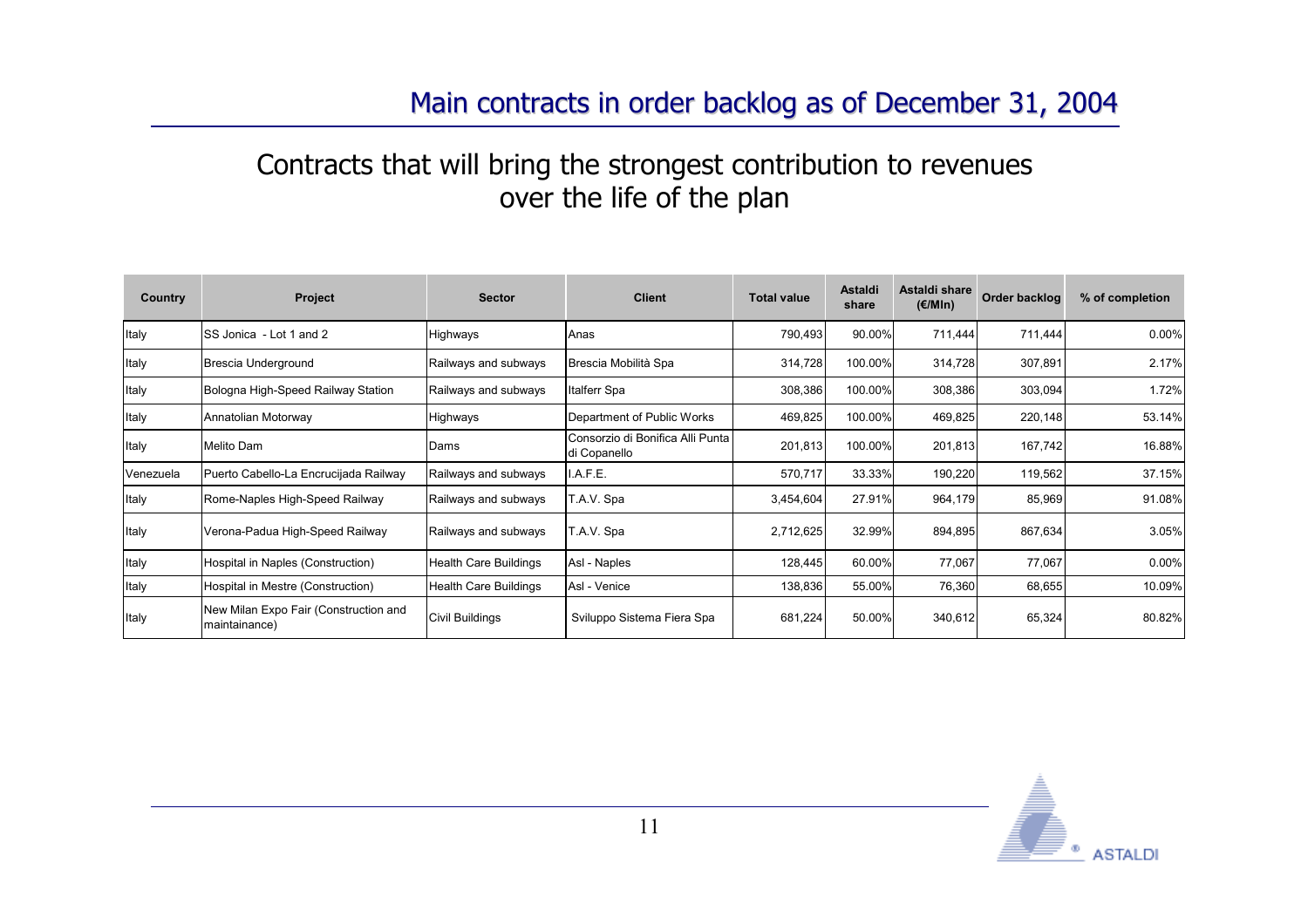#### 2005-2009 Business Plan  $\rightarrow$  Main Targets

**Total Revenues**



**Net Income (€/Mln)**







(\*) The forecast of net financial position takes into account IAS effects for an estimated amount of approx.  $\epsilon$  100Mln relating to the accounting of with-recourse sales among financial debt and to the exclusion from net financial debt of financial credits

(\*) 2005-2009 Plan takes into account the deleveraging on parking lots for  $\epsilon$  50Mln

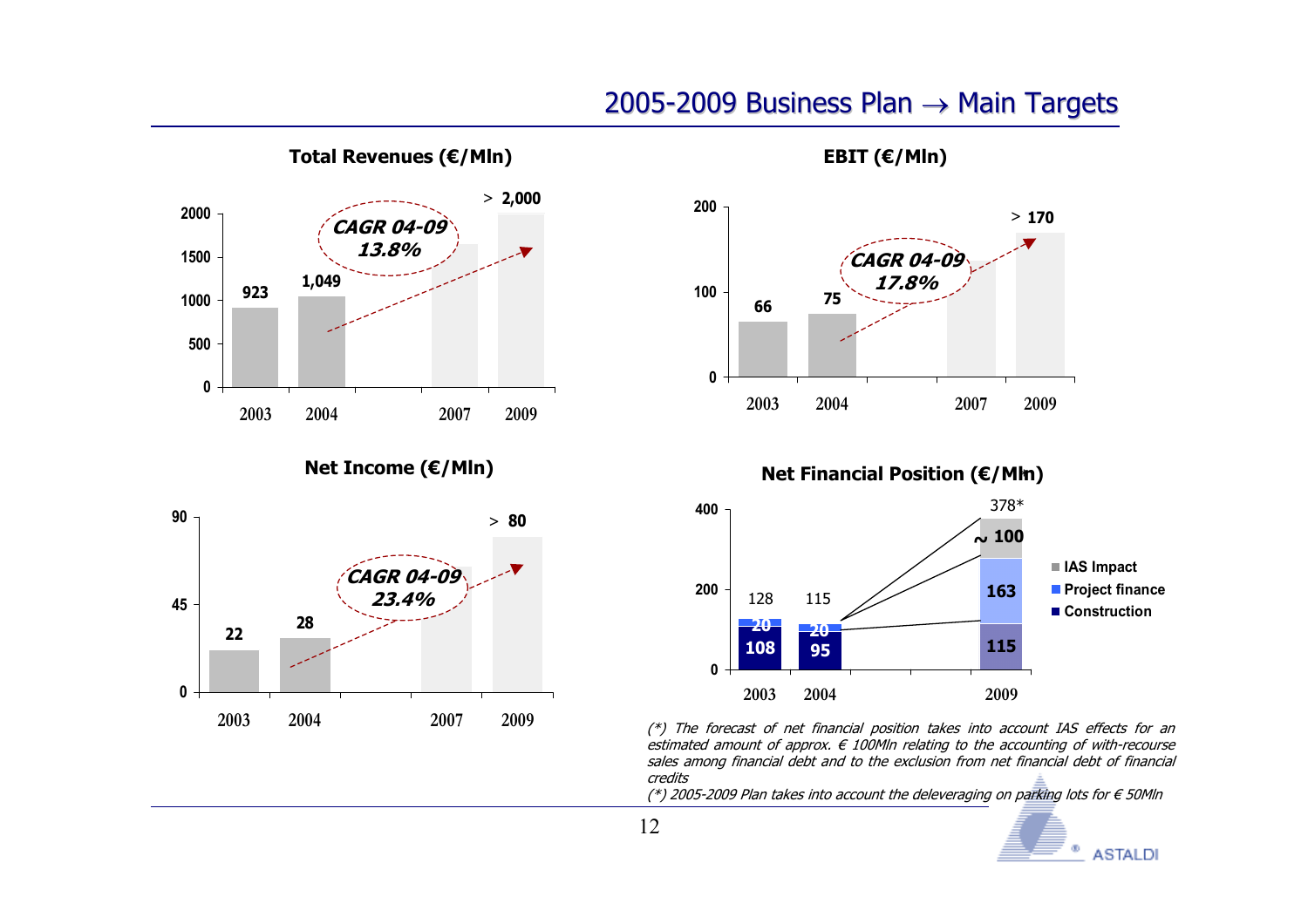### Consolidated Income Statement new structure



**The structure of the income statement is going to change due to the consolidation of the role of General Contractor resulting into a marked increase of value added**

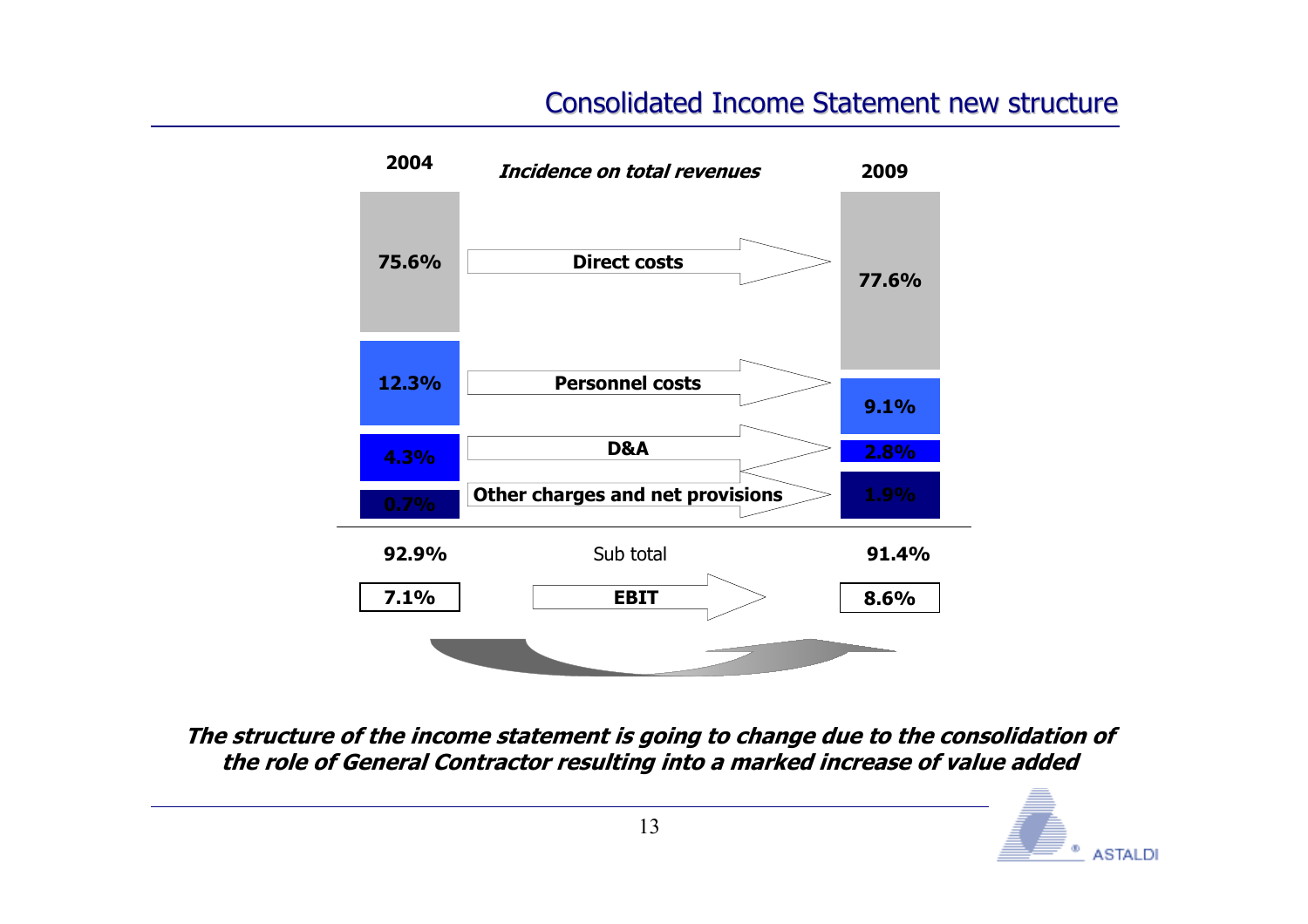## Consolidated Income Statement: main goals

| (Euro/Mln)                    | 2004  | 2007        | 2009       | <b>CAGR 04-09</b> |
|-------------------------------|-------|-------------|------------|-------------------|
| <b>Total revenues</b>         | 1,049 | > 1,600     | > 2,000    | 13.8%             |
| of which concession           | n.m.  | approx. 10  | approx. 90 | n.m.              |
| <b>Gross Operating Margin</b> | 127   | > 200       | > 260      | 15.4%             |
| <b>EBITDA</b>                 | 113   | approx. 180 | > 230      | 15.4%             |
| <b>EBIT</b>                   | 75    | >130        | >170       | 17.8%             |
| <b>Net Income</b>             | 28    | > 60        | > 80       | 23.4%             |

| Main index         |       |       |
|--------------------|-------|-------|
|                    | 2004  | 2009  |
| <b>GOM %</b>       | 12.1% | 13.3% |
| <b>EBIT margin</b> | 7.1%  | 8.6%  |
| <b>Tax rate</b>    | 31.4% | 34.0% |

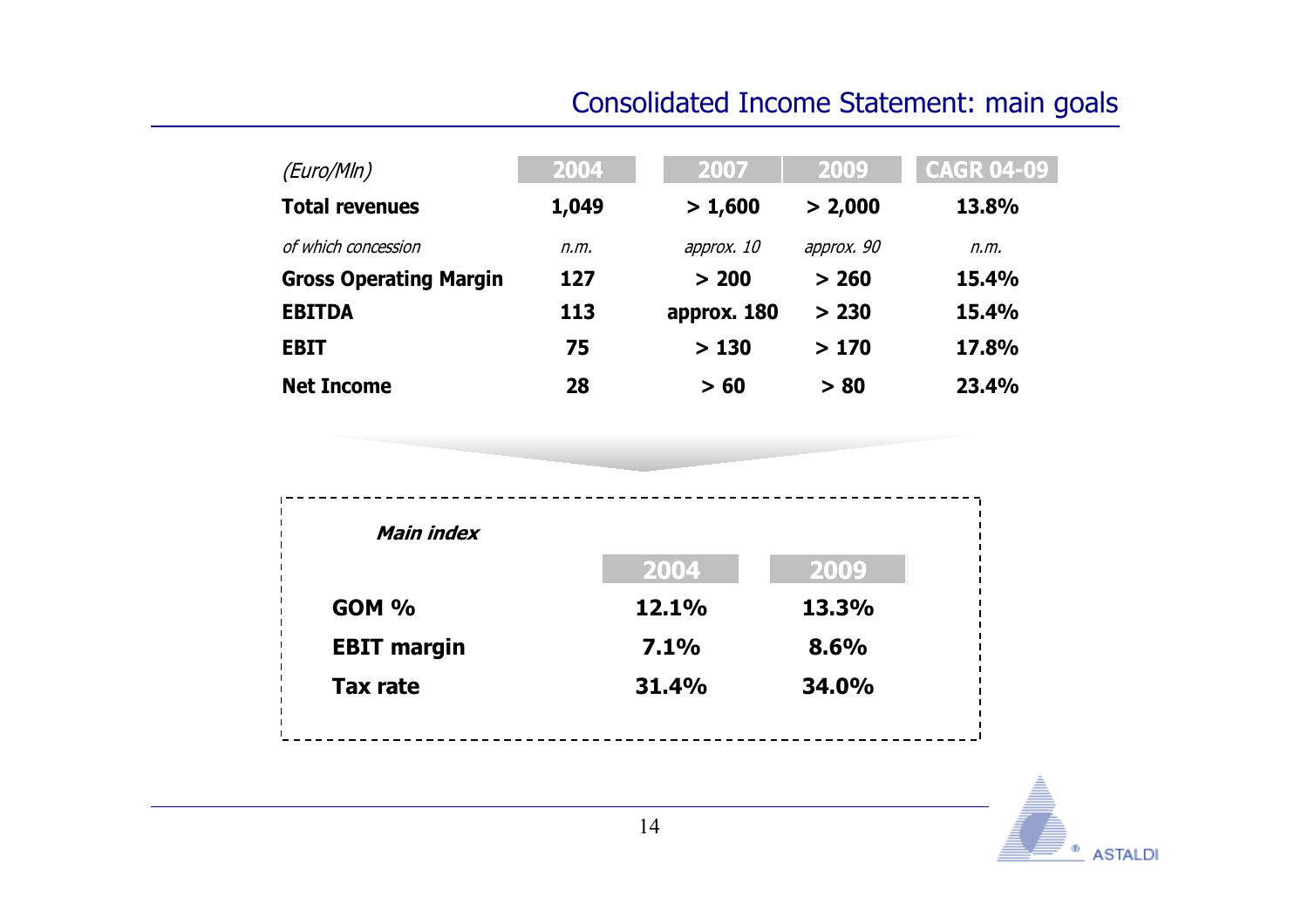| $(\epsilon/Mln)$              | 2004<br>total | 2007<br>total | construction   concession | 2009  | total | <b>CAGR 04-09</b><br>(total) |
|-------------------------------|---------------|---------------|---------------------------|-------|-------|------------------------------|
| <b>Net fixed assets</b>       | 193           | approx. 360   | 300                       | 170   | 470   | 19.5%                        |
| <b>Working capital</b>        | 249           | approx. 350   | 472                       | 18    | 490   | <b>14.5%</b>                 |
| <b>Net invested capital</b>   | 359           | 630           | 658                       | 186   | 844   | 18.6%                        |
| <b>Net Financial Position</b> | (115)         | (261)         | (215)                     | (163) | (378) | (*)                          |
| <b>Net Equity</b>             | 244           | > 360         | 443                       | 23    | 466   | 13.8%                        |
| Debt/Equity ratio             | 0.47          | 0.7           | 0.49                      | n.S.  | 0.81  | $- -$                        |

(\*) The forecast of net financial position takes into account IAS effects for an estimated amount of approx. € 100Mln relating to the accounting of withrecourse sales among financial debt and to the exclusion from net financial debt of financial credits

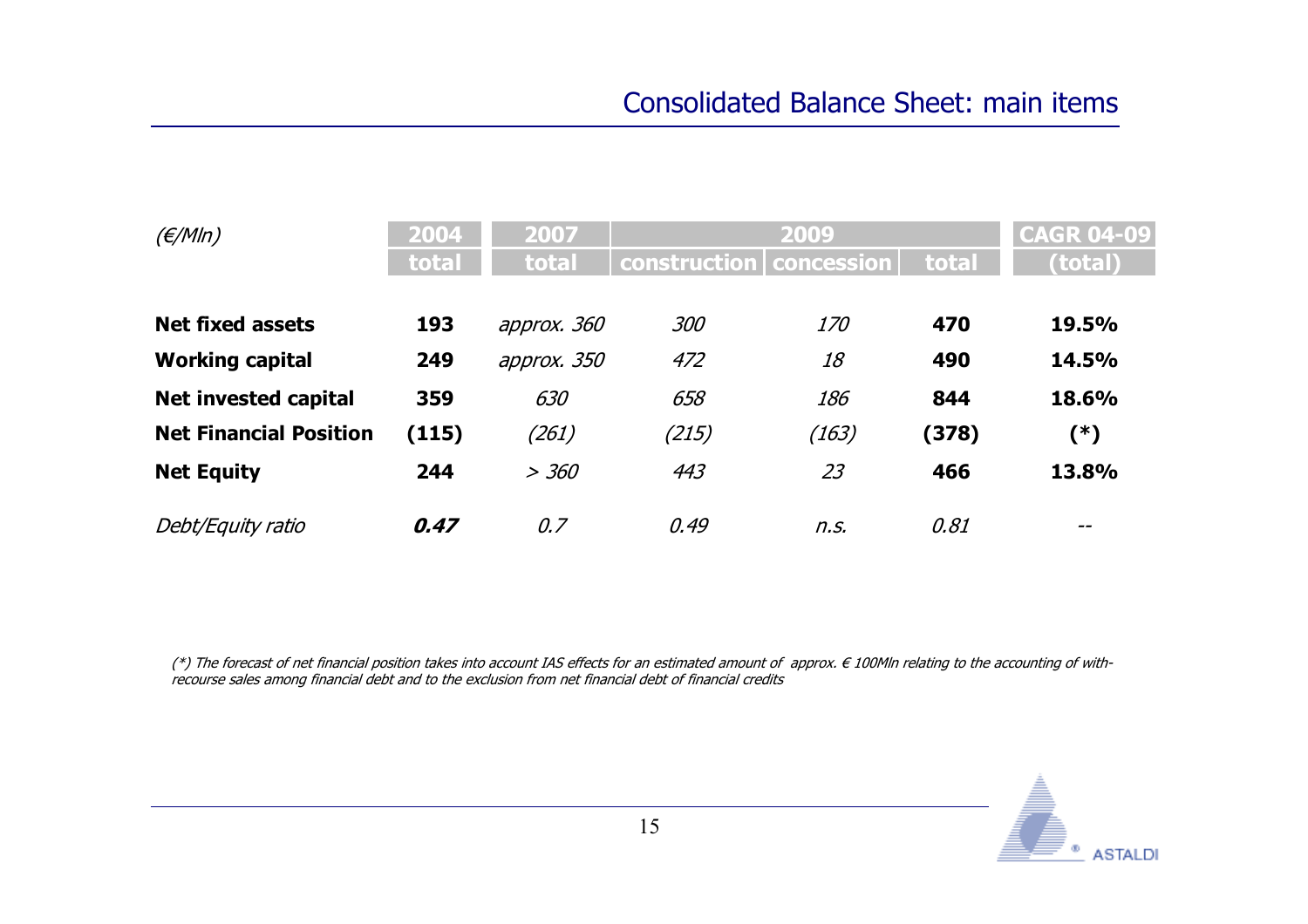#### 2005-2009 Business Plan



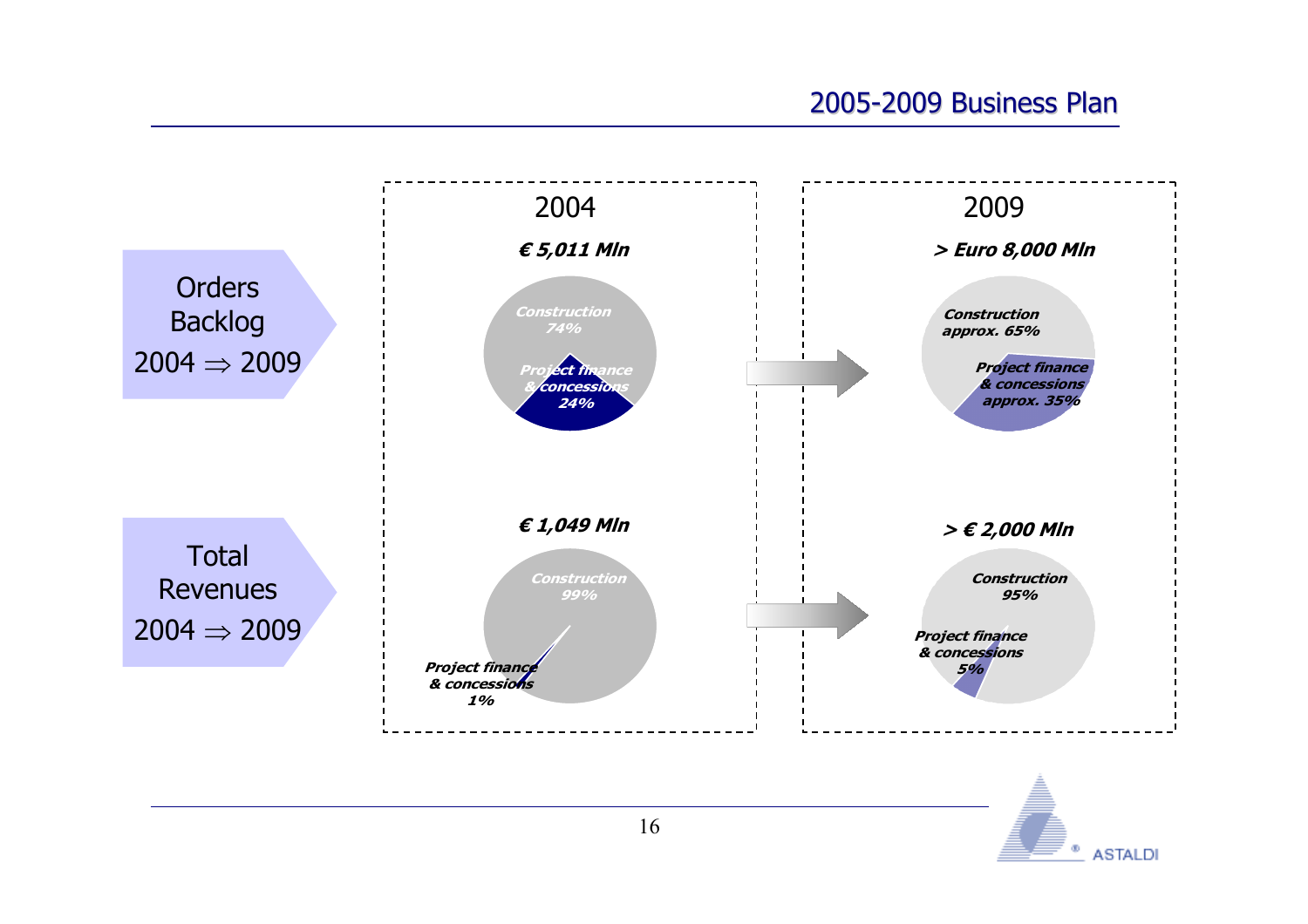## Business opportunities to be developped 2009 Target <sup>⇒</sup> € 3.2Bln

|                                          | <b>Total</b><br>investment | % Public<br><b>Contribution</b> | <b>Concession</b><br><b>revenues</b> | Astaldi share Length |          | <b>IRR</b> |
|------------------------------------------|----------------------------|---------------------------------|--------------------------------------|----------------------|----------|------------|
| Health care<br>Transport infrastructures | 707<br>1,257               | 46%<br>52%                      | 3,066<br>1,562                       | 1,627<br>359         | 25<br>27 | 11%<br>13% |
| Parking lots                             | 28                         | 23%                             | 190                                  | 190                  | $>30$    | 15%        |
| Sub total                                | 1,993                      | <b>50%</b>                      | 4,819                                | 2,177                | --       |            |
| Other                                    | 369                        | 24%                             | 604                                  | 604                  | 28       |            |
| <b>Total</b>                             | 2,362                      | 46%                             | 5,422                                | 2,781                |          |            |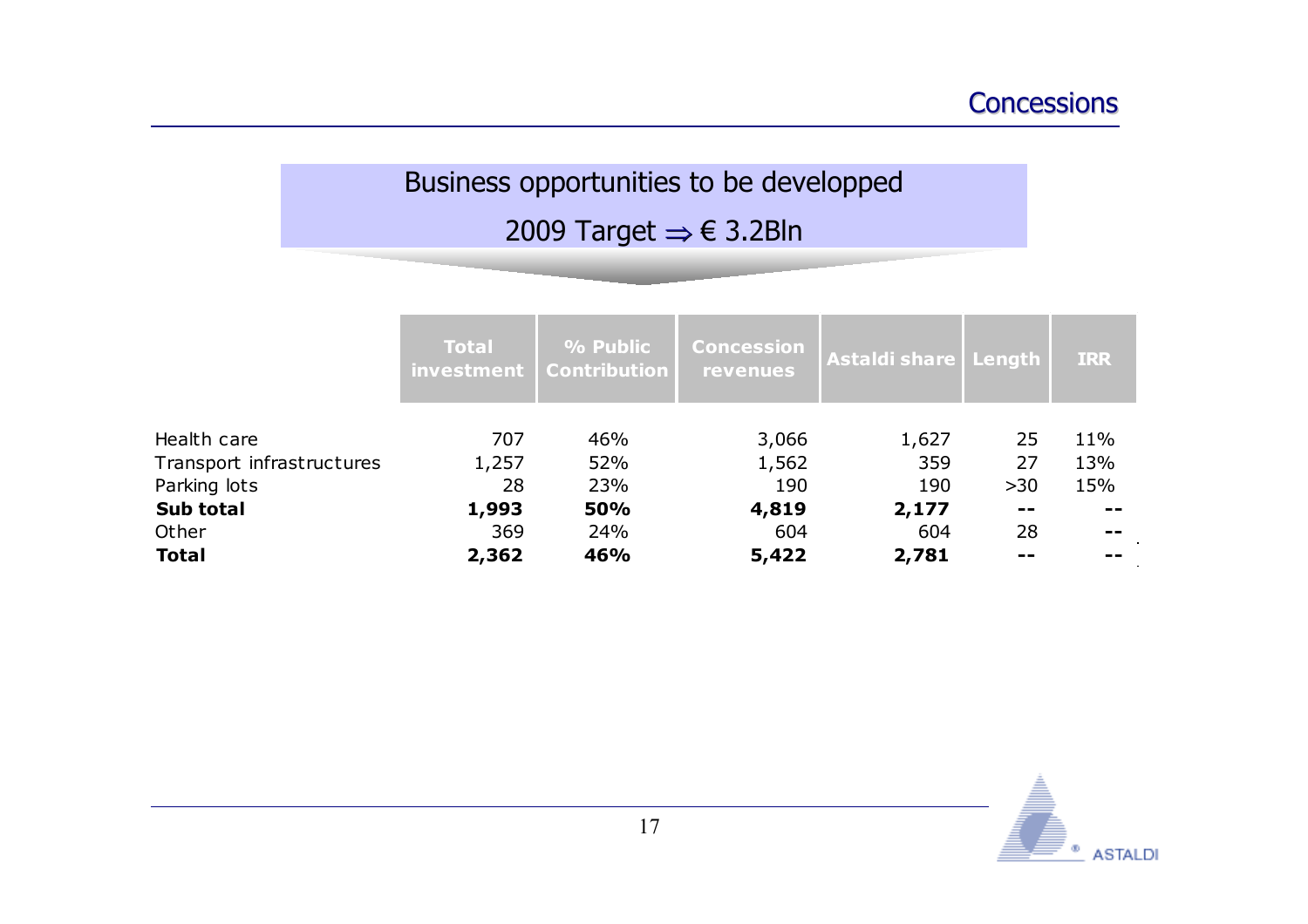#### Consolidated Reclassified Income Statement

|                                | 2004           | 2009     |
|--------------------------------|----------------|----------|
| Euro/Mln                       |                |          |
| <b>Contract revenues</b>       | 989            | 1,820    |
| Other revenues                 | 60             | 186      |
| <b>Total revenues</b>          | 1,049          | 2,006    |
| Costs of production            | $-793$         | $-1,557$ |
| Labour costs                   | $-129$         | $-182$   |
| <b>Gross operating profit</b>  | 127            | 267      |
| GOP <sup>%</sup>               | 12.11%         | 13.30%   |
| Other charges                  | $-14$          | $-28$    |
| <b>EBITDA</b>                  | 113            | 239      |
| D&A                            | $-45$          | $-56$    |
| Net provisions                 | $\overline{7}$ | $-10$    |
| <b>EBIT</b>                    | 75             | 173      |
| <b>EBIT MARGIN</b>             | 7.11%          | 8.63%    |
| Interest charges               | $-27$          | $-43$    |
| Equity write-downs             | $-2$           | $-4$     |
| Extraordinary income (charges) | $-5$           | $-3$     |
| <b>Profit before taxes</b>     | 41             | 123      |
| <b>Taxes</b>                   | $-13$          | $-42$    |
| <b>Minorities</b>              | $-1$           | $-0.4$   |
| <b>TAX RATE</b>                | 31.4%          | 34.3%    |
| Net income for the period      | 28             | 81       |

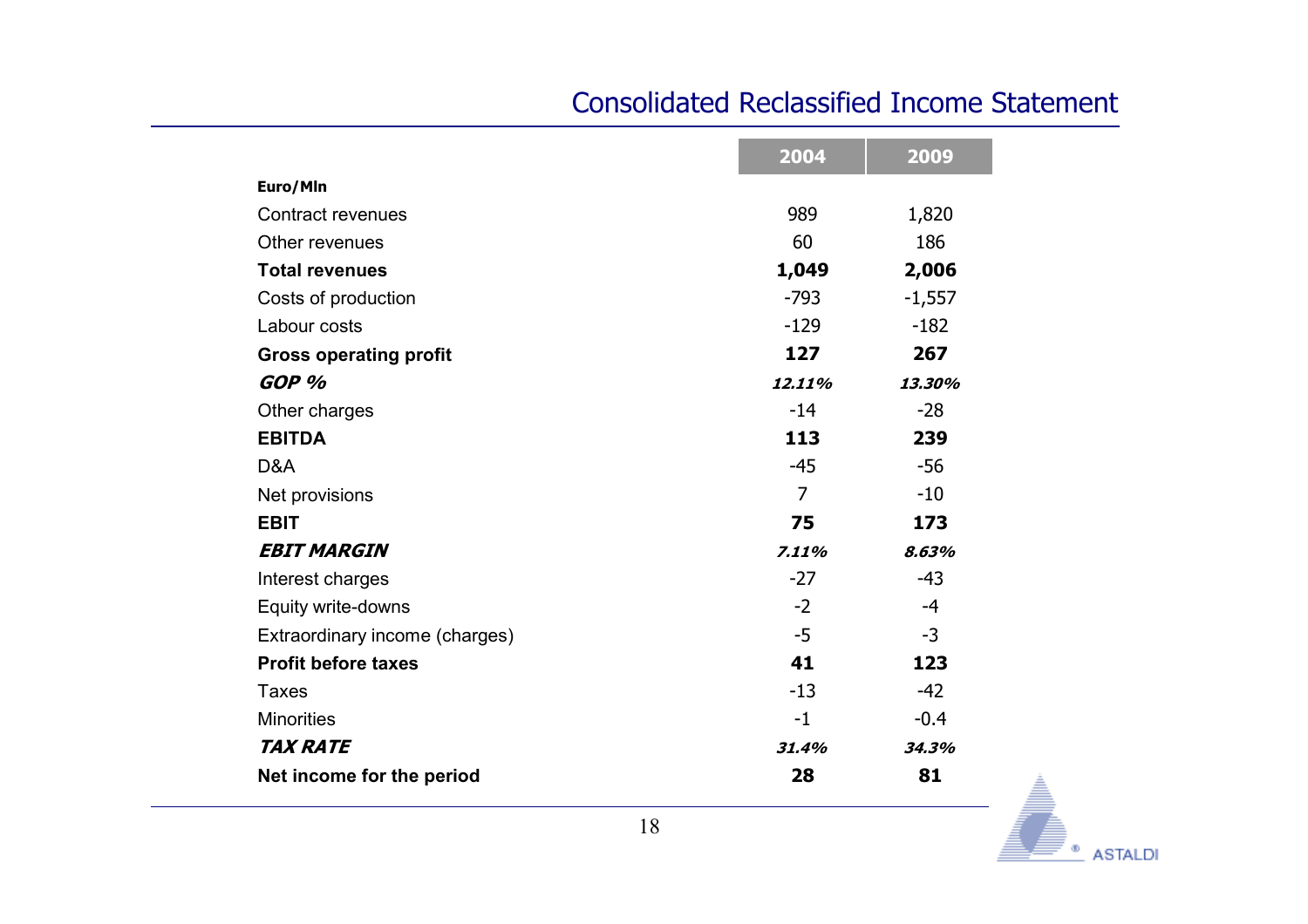#### Consolidated Reclassified Balance Sheet

|                                | 2004           | 2009   |
|--------------------------------|----------------|--------|
| Euro/Mln                       |                |        |
| Net intangible fixed assets    | 50             | 42     |
| Net tangible fixed assets      | 102            | 367    |
| Equity investments             | 26             | 45     |
| Other net assets               | 14             | 17     |
| <b>Total net fixed assets</b>  | 193            | 470    |
| <b>Working capital</b>         | 249            | 490    |
| <b>Total funds</b>             | $-82$          | -116   |
| <b>Net Invested Capital</b>    | 359            | 844    |
| CIN/VAL PROD                   | 34.2%          | 42.1%  |
| <b>TOTAL ORDINARY FINANCE</b>  | -95            | $-215$ |
| <b>STRUCTURED FINANCE</b>      | $-20$          | $-163$ |
| <b>NET FINANCIAL POSITION</b>  | $-115$         | $-378$ |
| <b>Consolidated Net Equity</b> | 244            | 443    |
| Minority interest              | $\overline{0}$ | 23     |
| <b>Net Equity</b>              | 244            | 466    |
| DEBT/EQUITY RATIO              | 47%            | 81%    |